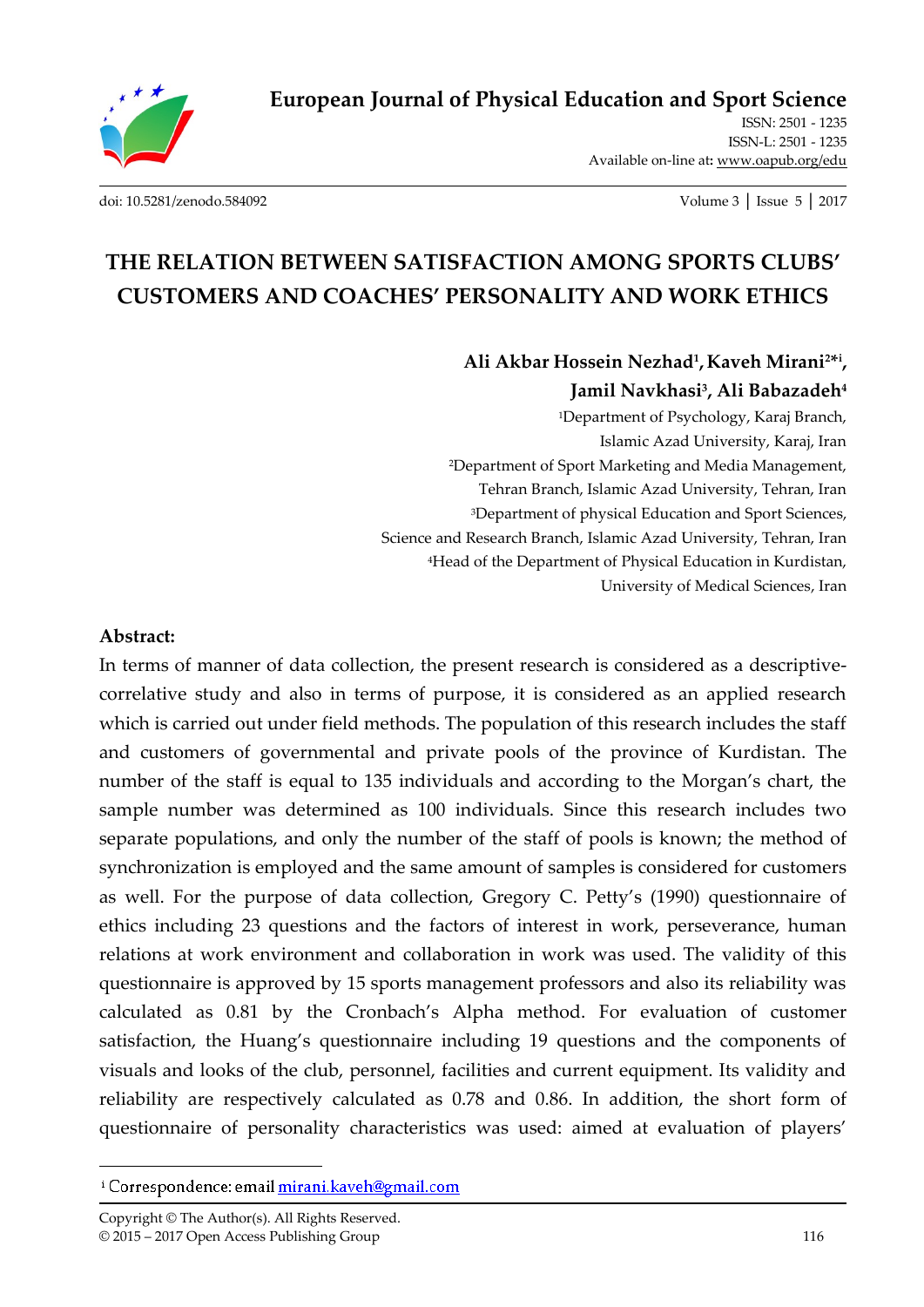personality characteristics, the short for of the NEO questionnaire including 60 questions was used. This questionnaire was developed by Caste and McCree in 1982. The first translation of this questionnaire into Persian language was prepared by Kiamehr (2005). This test evaluates 5 major personality characteristics which include Neuroticism (N), extraversion (E), openness of mind towards experiences (O), Agreeableness (A), and conscientiousness (C). The Cronbach's alpha method has calculated reliability of different aspects of this questionnaire in the range of 0.63 to 0.84.

**Keywords:** sports clubs' customers, coaches' personality, work ethics

# **1. Introduction**

Nowadays, ethics is considered as a primary issue and during the recent few years, researchers and theorists have increasingly paid attention to different harmful and negative behaviors in work environments (Gol Parvar, 2012). Modern managers have comprehended that organizations are not supposed to be merely managed by rules and regulations; in fact in addition to these, another tool is required which is known as ethics. In experts' views, for a better management of organizations it is necessary to consider for ethics alongside with rules. In addition, self-control must be replaced with being controlled and also moral purposes must be transformed to moral rules (Coinjock and Jones, 1998). Nowadays, in industrial countries ethics is considered as an impactful factor in terms of development of every country (Muhammad-Kahn and Mohammadi, 2014).

Ethics is a society's normative rule which is reflected in the behavior of its members. In fact, moral issues are considered as a major problem for organizations, because it manifests a paradox between economic performance (which is measured by incomes, expenses and revenues) and social performance (which is communicated to other parties inside and outside of the organization as commitments) (Adel, 2009). Furthermore, as organizations' environments are increasingly becoming more complex and the rates of occurrence of immoral behaviors are also increasing at the same time; managers' and scholars' attentions have been attracted to the issue of work ethics and ethics management (Faghihi, 2013). On another hand, it is extremely crucial for organizations to consider for ethical standards in today's economy and organizations' ethical behavior plays a crucial role in formation and maintenance of long-term relations between and among an organization and its costumers (Roman, 2005). On this basis, it is clear that a society's perfection is not feasible without human organizations. The existential philosophy behind most organizations implies having the ability for realization of humans' various needs and on the other hand, organizations themselves require expert and efficient human forces in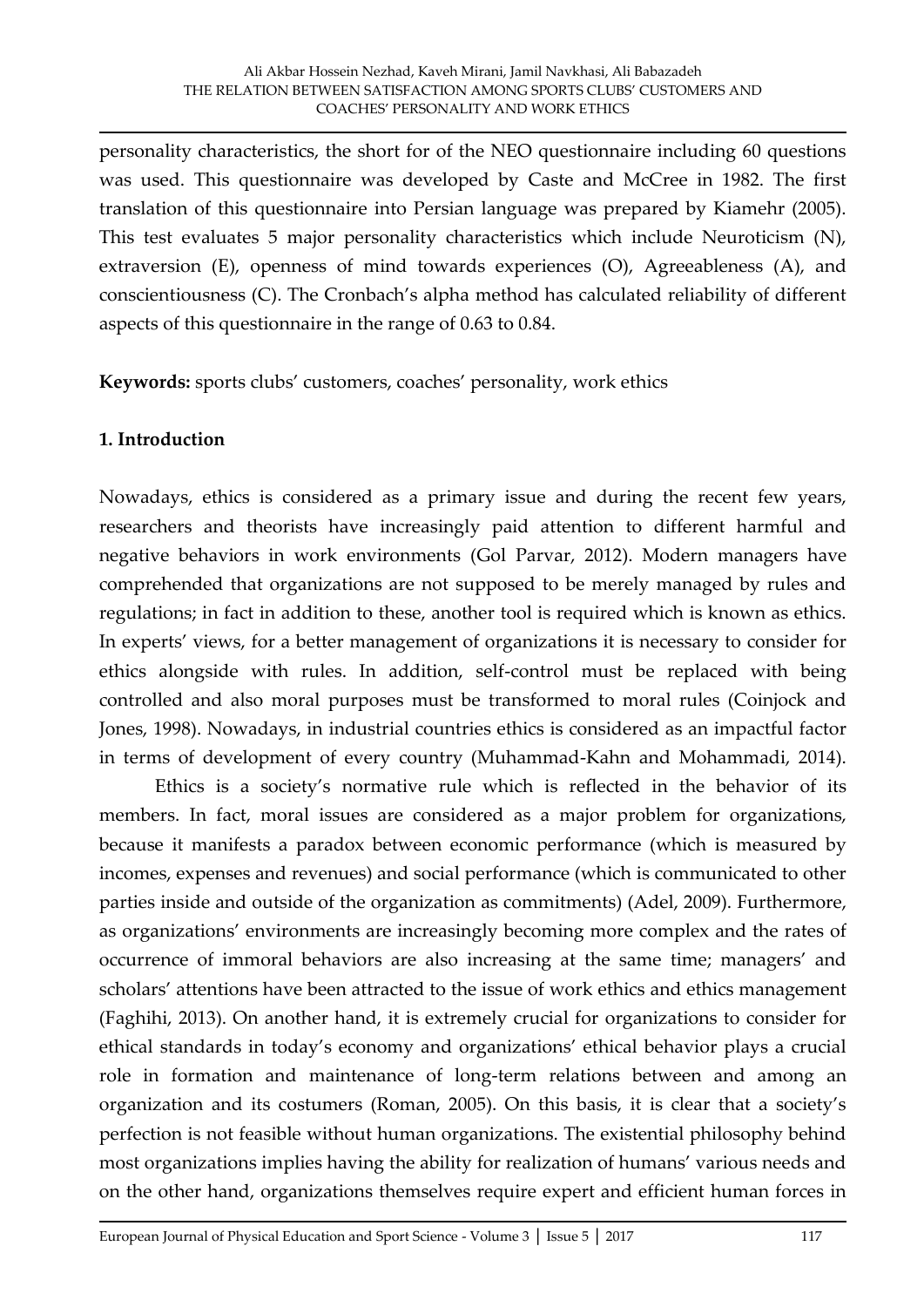order to realize their pre-determined goals. Therefore, as we move on; on the one hand the number and variability of organizations increase and on the other hand, behaviors, personal characteristics and human motivations become more complex and more difficult to comprehend. Therefore, recognition of features and characteristics of humans, the manners of formation of behaviors and behavioral causes and the manner of motivation of humans have become the new debates in management psychology (S. Bahar et al. (2005).

In this regard, the increasing trend of application of personality characteristics is highly important (Fred and Ryan, 2005). Most times, personality is considered as the force organizing human's behavior and therefore, it has been in a prominent place in psychology. The fact is that all the things we have achieved so far, or we expect to achieve in future, or even our general health status can be influenced by our own personality as well as the personality of whom we interact with (Schultz, 1997). Therefore, not unlike other professional practitioners, coaches are tasked with special responsibilities and are supposed to take ethical principles and personality characteristics into their accounts.

In addition, researches have also shown that organizations which make progress towards considering for ethical principles and personality characteristics will have a future competitive advantage for themselves which is guaranteed by their current customer satisfaction (Godsends, 2001). In this regard, the recent transformations that have taken place in the concept of marketing, have guided every organization and business towards customer orientation. The ultimate recommendation in every new marketing approach in competitive markets implies maintenance of customers (Amir Shahi, 2010). With respect to importance of customer satisfaction the viewpoint of customer orientation and obtaining customer satisfaction, is considered as a main principle of business and neglecting these principles may lead to a possible elimination from the market. Therefore, if the product does fulfill the customer's expectations, the customer will feel a sense of satisfaction and ultimately, he or she will help the producer organization's sustainability by repeating his or her purchase or encouraging others to use the same product or service (Dadkhah, 2010). Sports organizations are not excluded from this principle and they should take steps for maintaining their customers as well. It seems that work ethics and personality characteristics are a beneficial strategy for satisfaction and maintenance of customers of sports organizations (Afchange et al. 2014). When a customer observes consideration for ethical principles in an organization's behavior, he or she will then reach the belief that the organization's practices are trustworthy and also it doesn't display abusive behaviors. Therefore, the customer will have more tendencies for prolonging his or her relations with that organization (Hansen, 2010). In fact, customers will trust organizations only when they have observed that the organization's practices are fused with ethical principles. Therefore, work ethics, personality characteristics and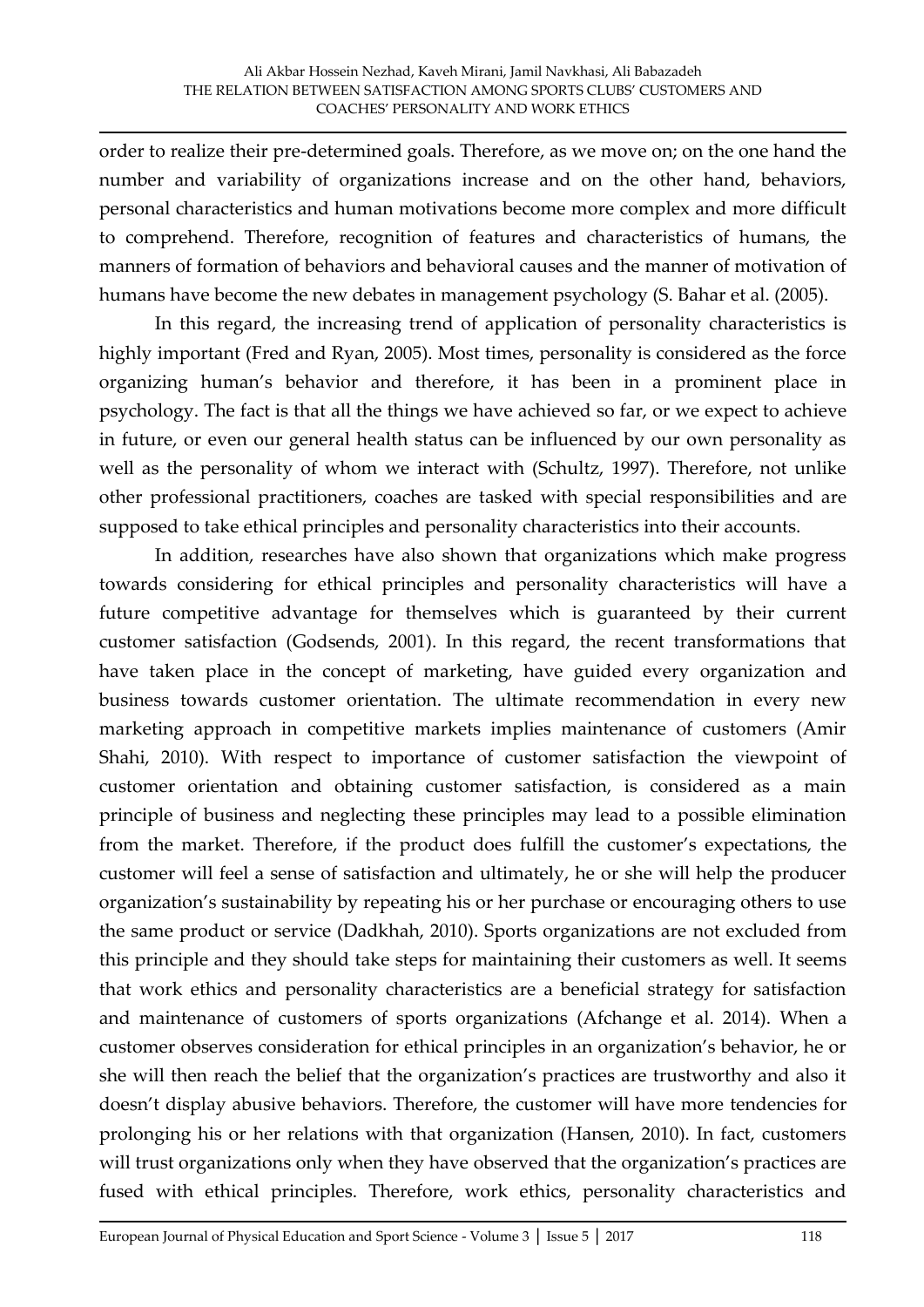customer satisfaction and tendency for repeating the purchase have gained the attention of researchers and marketers (Roman, 2003). In spite of this, when customers' satisfaction is the primary condition for organizations' sustainability, it seems desirable to build organizations based on their customers and general customer orientation. Customers with more satisfaction are more likely to repeat their purchase (Asemani, 2013). Therefore, a sport club's manager should attract more customers and more importantly, he or she should try to keep more customers and lose less; because the cost of attracting a new customer is way more than maintaining one. Comprehending and understanding the needs of customers of sports organizations (Clubs ...) and having commitment for tasks provides us with the possibility for being excellent and gaining supremacy (Saeidi et al. 2015). Since football (soccer) has gained a special popularity as the most popular sport throughout the world and in Iran. Children, youths and even adults have a tendency for football and it seems necessary to study the psychological and environmental factors that affect the behavior of athletes in this field. Realizing the relation between personality characteristics and ethics, not only can help coaches with selecting players and granting others with various privileges and responsibilities, but also it can help consider for the ethical aspect of sports in every society including our Islamic society of Iran. On this basis, several researches have been carried out in the literature of this field, some of which will be explained. (Shirvani and Mehdi poor, 2011).

Finally, with respect to previous researches, we come to know that customers' presence is the primary source of income for ports clubs and also customers' needs must be investigated. Therefore, with respect to importance of considering for ethical principles by sports clubs and organizations, the main purpose of this research is to discuss the relation between sports clubs' customers' satisfaction and coaches' work ethics and personality in Kurdistan Province.

# **2. Material and Methods**

In terms of manner of data collection, the present research is considered as a descriptivecorrelative study and also in terms of purpose, it is considered as an applied research which is carried out under field methods. The population of this research includes the staff and customers of governmental and private pools of the province of Kurdistan. The number of the staff is equal to 135 individuals and according to the Morgan's chart, the sample number was determined as 100 individuals. Since this research includes two separate populations, and only the number of the staff of pools is known; the method of synchronization is employed and the same amount of samples is considered for customers as well. For the purpose of data collection, Gregory C. Petty's (1990) questionnaire of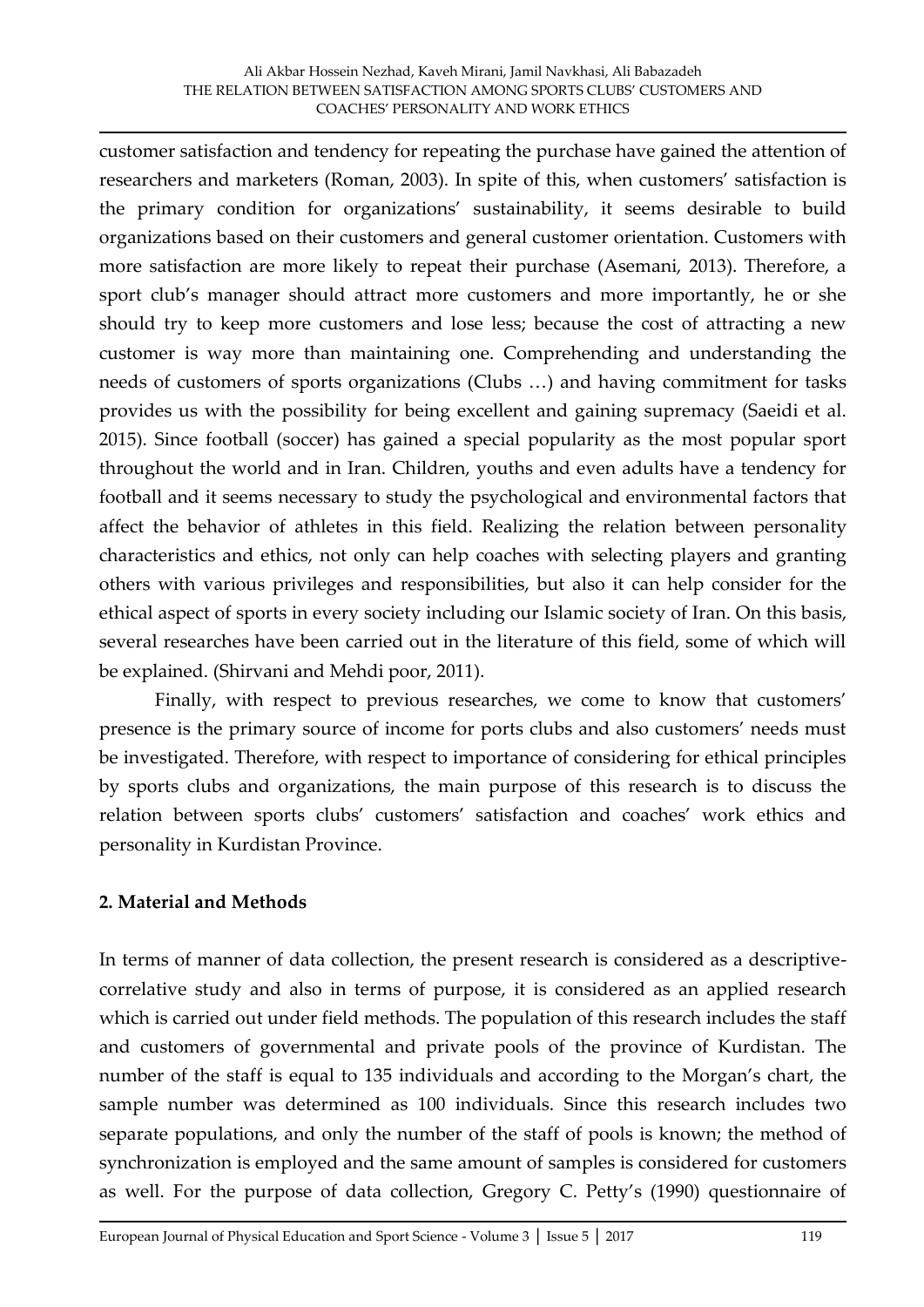ethics including 23 questions and the factors of interest in work, perseverance, human relations at work environment and collaboration in work was used. The validity of this questionnaire is approved by 15 sports management professors and also its reliability was calculated as 0.81 by the Cronbach's Alpha method. For evaluation of customer satisfaction, the Huang's questionnaire including 19 questions and the components of visuals and looks of the club, personnel, facilities and current equipment. Its validity and reliability are respectively calculated as 0.78 and 0.86. In addition, the short form of questionnaire of personality characteristics was used: aimed at evaluation of players' personality characteristics, the short for of the NEO questionnaire including 60 questions was used. This questionnaire was developed by Caste and McCree in 1982. The first translation of this questionnaire into Persian language was prepared by Kiamehr (2005). This test evaluates 5 major personality characteristics which include Neuroticism (N), extraversion (E), openness of mind towards experiences (O), Agreeableness (A), and conscientiousness (C). The Cronbach's Alpha method has calculated reliability of different aspects of this questionnaire in the range of 0.63 to 0.84.

For the purpose of data analyses, different indexes of descriptive statistics such as average, moderate, standard deviation, abundance and tables are used. In addition, simple regression test, Pearson's correlation test and the Kolmogorov-Smirnoff test were used for investigation of research hypotheses. It is noteworthy to mention that the entire statistical operations were performed with SPSS v21.0 software.

| <b>Test index</b> | Group                       | <b>Statistic</b> | <b>Number</b> | <b>Sig</b> |  |
|-------------------|-----------------------------|------------------|---------------|------------|--|
| $K-S$             | Satisfaction                | 0.937            | 100           | 0.483      |  |
|                   | Work ethics                 | 0.900            | 100           | 0.403      |  |
|                   | Personality characteristics | 0.972            | 100           | 0.485      |  |

**Table1:** Results of Kolmogorov-Smirnoff test for normality of data distribution

Results of the Kolmogorov-Smirnoff test manifested in table1, indicate that the independent variable of satisfaction and dependent variables of work ethics and personality characteristics have a normal distribution (p>0.05). Therefore, the collected data are homogenous and the curve of this group is considered normal.

| Satisfaction | $- - -$ | Work<br>ethics | Interest in<br>work | Perseverance | Human relations at work<br>environment | Collaboration in<br>work |  |  |
|--------------|---------|----------------|---------------------|--------------|----------------------------------------|--------------------------|--|--|
| Sig          | R       | 0.001          | 0.140               | 0.019        | 0.366                                  | 0.520                    |  |  |
|              | Sig     | 0.001          | $0.001\,$           | 0.001        | $\rm 0.001$                            | 0.001                    |  |  |

**Table 2:** Correlation matrix of studied variables (satisfaction and work ethics)

\*\* Correlation is significant at 0.01.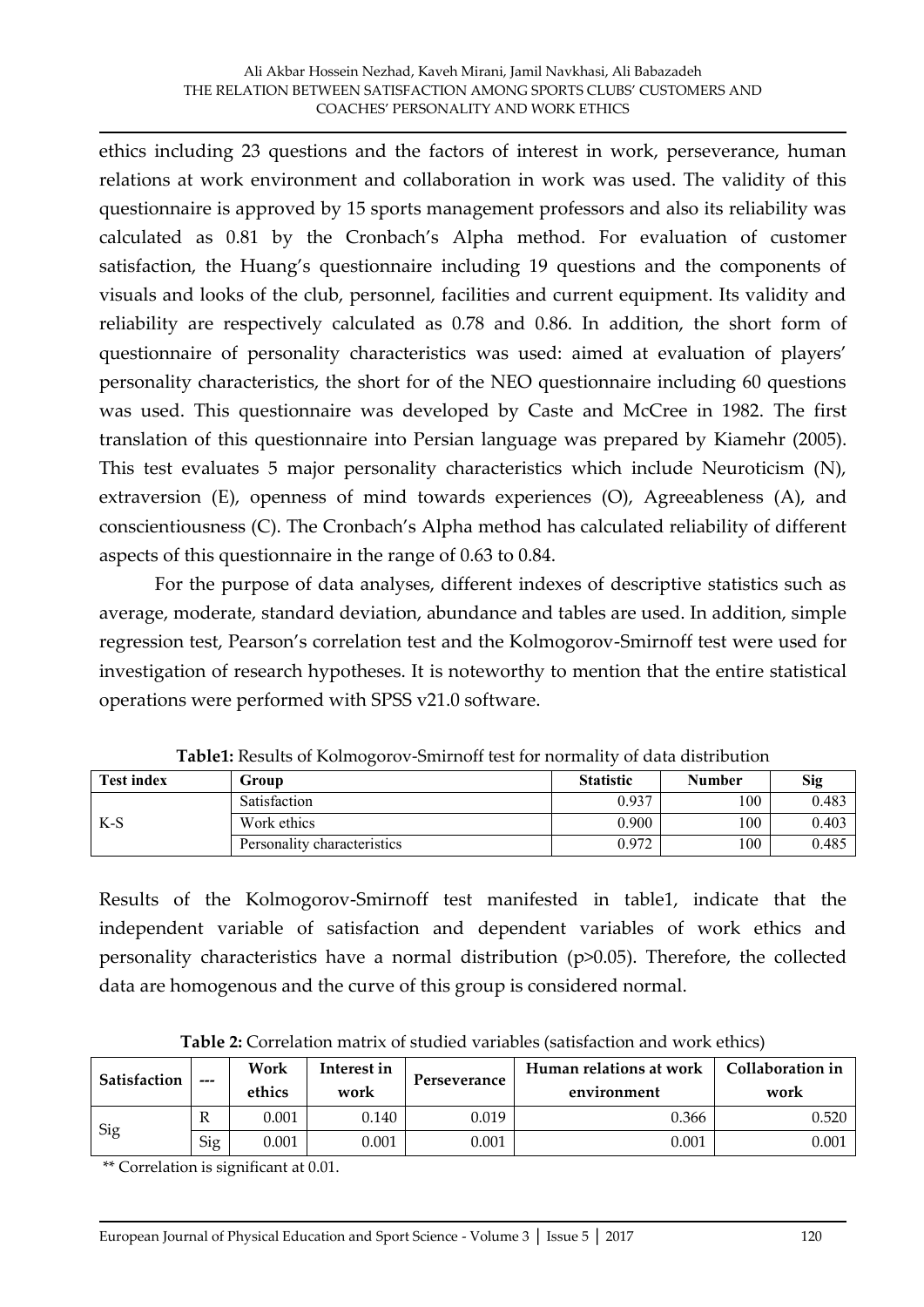Regarding the relation between subscales of satisfaction and work ethics, our findings show that there exists a significant and meaningful relation between satisfaction and work ethics. In addition, the entire components of work ethics are significantly and positively related to customers' satisfaction.

| <b>Satisfaction</b> | --- | <b>Personality</b><br>characteristics | <b>Neuroticism</b> | <b>Extroversion</b> | <b>Openness</b><br>of mind | Agreeability | <b>Consciousness</b> |  |
|---------------------|-----|---------------------------------------|--------------------|---------------------|----------------------------|--------------|----------------------|--|
| Sig                 | R   | 0.346                                 | 0.319              | 0.088               | 0.340                      | 0.358        | 0.35                 |  |
|                     | Sig | 0.001                                 | 0.005              | 0.001               | 0.003                      | 0.003        | 0.001                |  |

**Table 3:** Correlation matrix of studied variables (satisfaction, personality characteristics)

Regarding the relation between sub-scales of satisfaction and NEO personality characteristics, our findings manifest that there exists a significant and meaningful relation between satisfaction and NEO personality characteristics. In addition, the entire components of personality characteristics are significantly and positively related to customers' satisfaction.

**Table 4:** Results of multivariate regression test for anticipation of customer satisfaction by work ethics

| Anticipator variable               | Independent<br>variable | г     | Sig   | R     | R <sub>2</sub> | B     | <b>Beta</b> | <b>Sig</b> |
|------------------------------------|-------------------------|-------|-------|-------|----------------|-------|-------------|------------|
| Interest in work                   |                         |       |       |       |                | 0.370 | 0.120       | 0.000      |
| perseverance                       | ৯                       | 10.54 | 0.001 | 0.350 | 0.140          | 0.120 | 0.400       | 0.001      |
| Human relation in work environment | satisfactio<br>ğ<br>ಕ   |       |       |       |                | 0.200 | 0.180       | 0.020      |
| Collaboration in work              |                         |       |       |       |                | 0.200 | 0.180       | 0.001      |

With respect to the results of table 4, the correlation coefficient is equal to 0.350. This means that the component of work ethics has a total correlation of 0.350 with customer satisfaction. In addition, the determination coefficient is yielded as 0.140 and it signifies that 0.140 units of the variance of customer satisfaction are anticipated by the anticipator variable (components of work ethics). In addition, it can be seen that the entire components of work ethics have a significant anticipation power.

**Table 5:** Results of multivariate regression test for anticipation personality characteristics

| Anticipator variable        | Independent variable    | F     | Sig   | R     | R <sub>2</sub> | B     | <b>Beta</b> | Sig   |
|-----------------------------|-------------------------|-------|-------|-------|----------------|-------|-------------|-------|
| Personality characteristics |                         |       |       |       |                | 0.747 | 0.197       | 0.001 |
| neuroticism                 | satisfaction<br>istomer | 1.053 | 0.401 | 0.239 | 0.057          | 0.176 | 0.042       | 0.001 |
| extroversion                |                         |       |       |       |                | 0.452 | 0.108       | 0.001 |
| Openness of mind            |                         |       |       |       |                | 0.825 | 0.190       | 0.025 |
| Agreeability                |                         |       |       |       |                | 0.356 | 0.107       | 0.001 |
| Consciousness               |                         |       |       |       |                | 0.451 | 0.110       | 0.001 |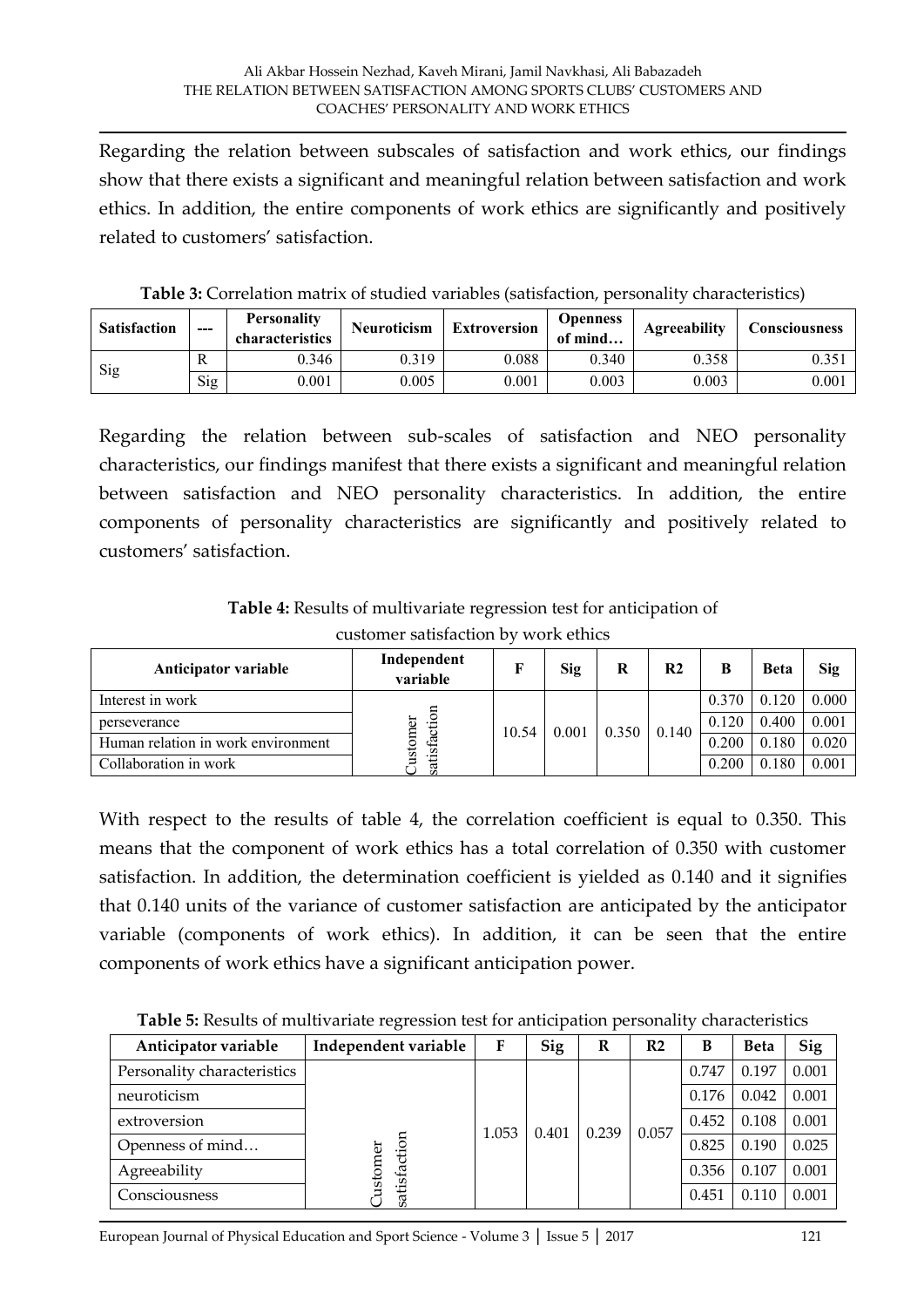With respect to the results of table 5, the correlation coefficient is equal to 0.239. This means that the component of personality characteristics has a total correlation of 0.239 with customer satisfaction. In addition, the determination coefficient is yielded as 0.057 and it signifies that 0.057 units of the variance of customer satisfaction is anticipated by the anticipator variable (personality characteristics). In addition, it can be seen that the entire components of personality characteristics have a significant anticipation power.

## **3. Discussion and Conclusions**

The purpose of the present research is to discuss the relation between satisfaction of customers and coaches' work ethics and personality in pools of Kurdistan province. Research findings have shown that there exists a significant relation between work ethics and coaches' personality characteristics. This means that as the level of work ethics is improved, coaches' personality characteristics lead to customer satisfaction in pools.

This research has shown that there exists a significant and meaningful relation between fourfold components of ethics including interest in work, perseverance, human relations at work environment and collaborations in work and customer satisfaction. Furthermore, this research has shown that there exists a significant and meaningful relation between sextet components coaches' personality characteristics (neuroticism, extroversion, openness of mind towards experiences, agreeability and consciousness) and customer satisfaction. It means that as each of these components increases, the level of satisfaction also improves among customers.it can be said that one of the most important factors that attracts customers towards pools and impacts their satisfaction is the personality characteristics of coaches. Since the main goal of these sports clubs (pools) is to attract the maximum number of customers, satisfaction could be improved through improvement of work ethics. This includes providing customers with desirable responsiveness, being disciplined, providing suitable and desirable services, understanding customers' needs and efforts for realization of customers' requirements. Also, while studying different items of components of customer, we came to know that being trustworthy and responsiveness have the highest effects on satisfaction. Therefore, the services which are provided for customers in sports clubs should be close to customers' expectations and in addition, Kurdistan province's sports organizations' managers should endeavor for promotion of work ethics and personality characteristics as well as zeroing the gap between customers' expectations and perceptions; because as the provided work ethics and personality characteristics are closer to customers' needs and expectations, customers' satisfaction levels are also improved. Previous researches point out that bold services should be determined by customers' expectations and needs and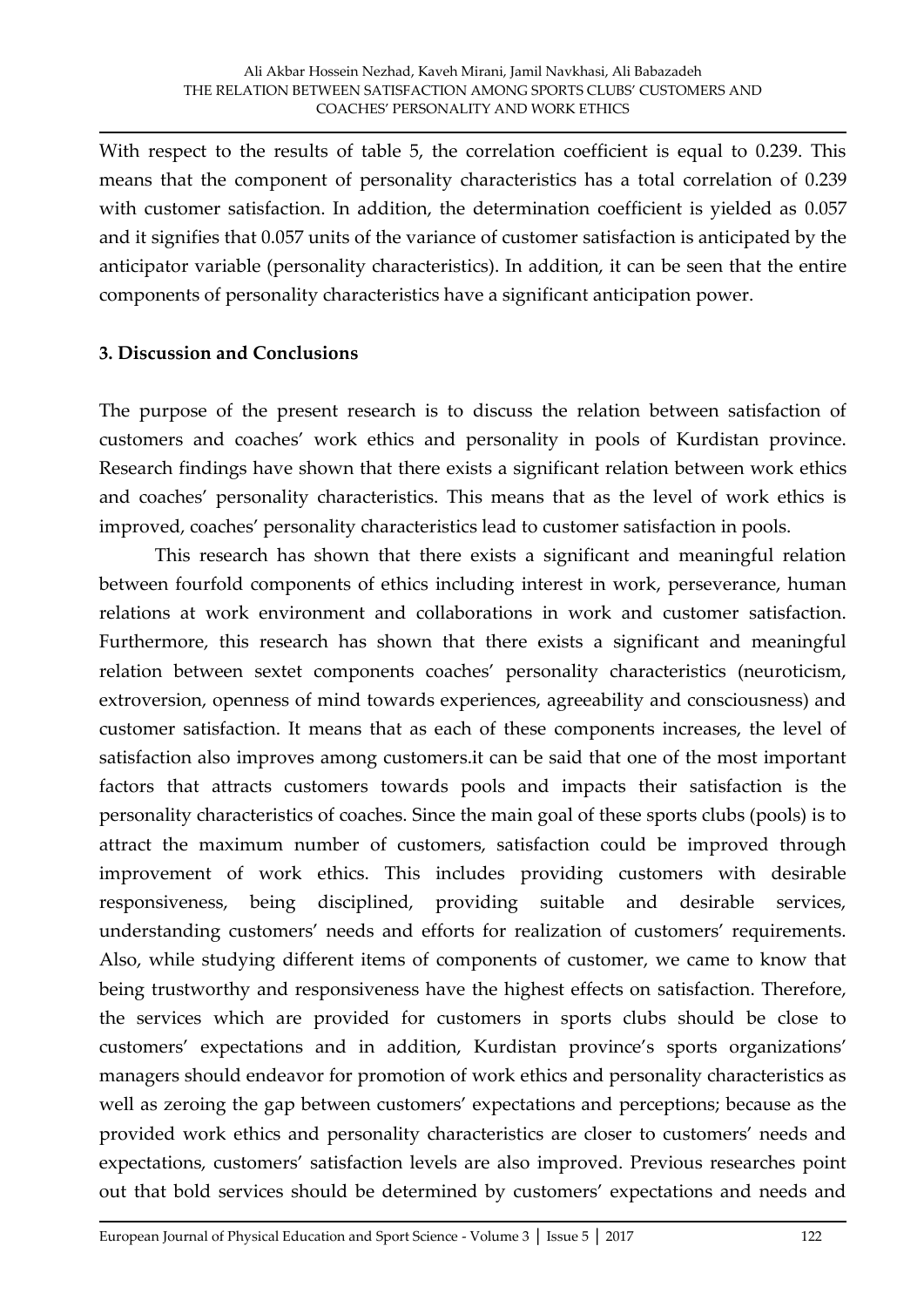even if the provided services are interesting in the view of the provider, but are unable to satisfy the customer's needs, these services cannot and will not be considered as bold services. Therefore, the main goal of coaches and managers of pools in Kurdistan province must be to satisfy customers and establish better relations with customers. There is a direct relation between work ethics and personality characteristics and customer satisfaction and gaining more revenues. In addition, providing customers with suitable and desirable work ethics and personality characteristics requires a system which is highly influential on customers.

On this basis, the findings of this research are consistent with the results obtained by Corona, Alvaro Nueva, Liu, Pollock, Jung, Huck Li and Ramezani, Ghahfarokhi, Syed Javadein, Rostami, and Hamza S. et al. Among other results of this research, it can be pointed to approval of a significant relation that exists between work ethics and customer satisfaction. With respect to table 4, the load factor of work ethics is equal to 0.0937 and the same variable for personality characteristics and satisfaction is respectively equal to 0.0936 and 0.900. These values indicate that this relation is highly powerful and desirable. When a sports club is able to provide its customers with a desirable ethics and also its staff's behavior is desirable, then customers are also willing to pay higher prices in order to be a member of that club. In this regard, on the one hand, the satisfaction situation is satisfied and on the other hand, more revenues are gained. These results are consistent with the results obtained by Corona et al. (2000), Liu (2008), Hamzehpoor Kheradmardi (2013), S. Javadein et al. (2011), Ramezani (2005) and Saeidi et al. (2015). In addition, Ramezani has stated in his research work that being responsiveness is a crucial element in satisfaction of customers and for confirming this result, he has pointed out that there exists a significant relation between customers' economic and social bases and their satisfaction.

With respect to the results of table 4, it is clear that the correlation coefficient is equal to 0.350. This means that that there exists a total correlation of 0.350 between the entire components of work ethics and satisfaction. At the end, it could be stated that the entire components of work ethics have a suitable anticipation power. In addition, as the provided work ethics gets improved, it only results in customer satisfaction when it exceeds the customer's expectations. Therefore, recognition of customers' perceptions and providing services at levels higher than these perceptions can lead to improvement of customer satisfaction and this signifies the high importance of work ethics in pools. These results are consistent with the results obtained by Jalali. F. et al. (2014), Saatchain et al. (2012), S. Javadian et al. (2009), Hawk et al. (2010) and Li et al. (2011).

With respect to the results of table 5, it is clear that the correlation coefficient is equal to 0.239. This means that that there exists a total correlation of 0.239 between the entire components of personality characteristics and satisfaction. At the end, it could be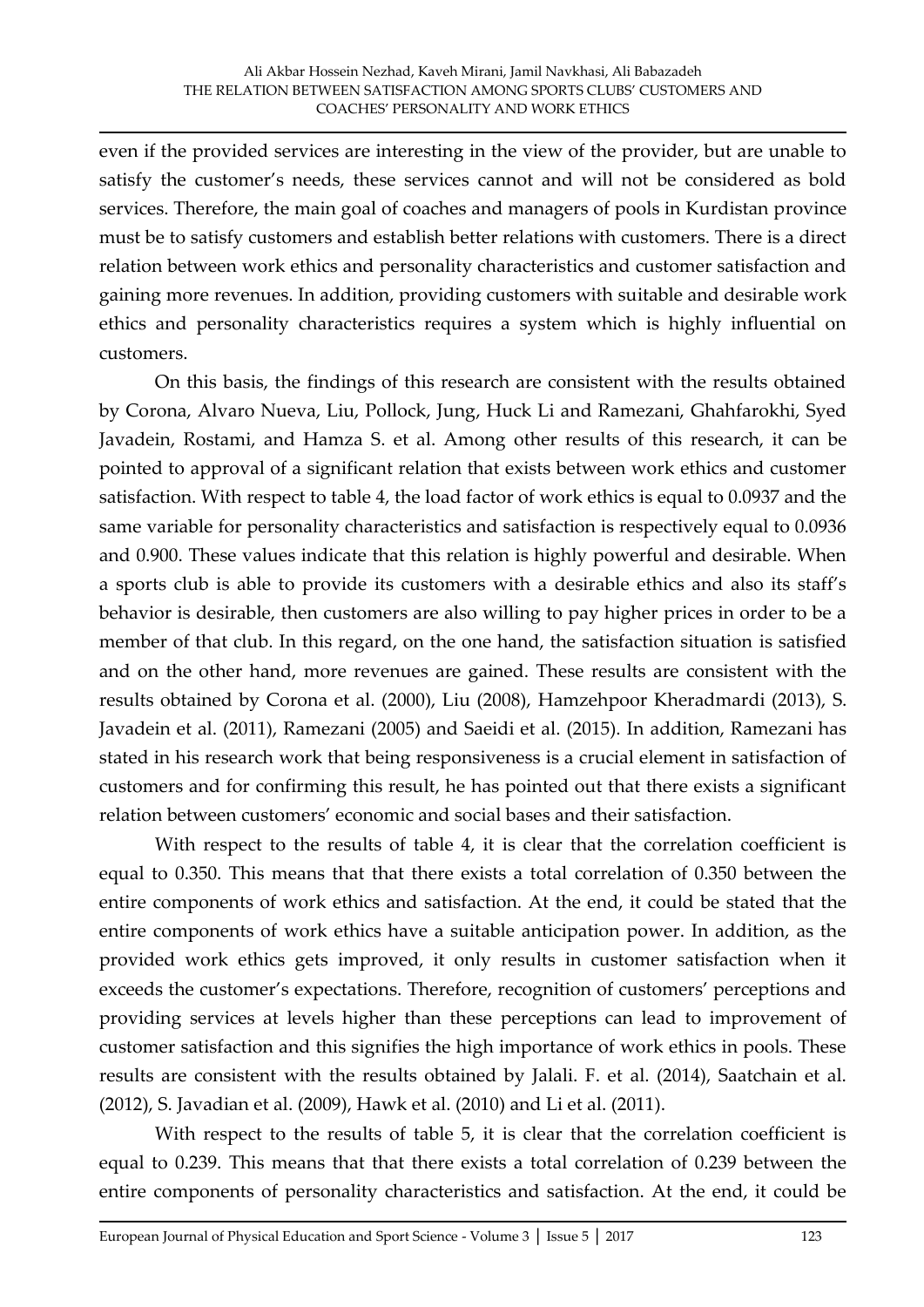stated that the entire components of characteristics have a significant anticipation power. In addition, as the provided personality characteristics get improved, it only results in customer satisfaction when it exceeds the customer's expectations. Therefore, recognition of customers' perceptions and providing services at levels higher than these perceptions can lead to improvement of customer satisfaction and this signifies the high importance of personality characteristics in pools. These results are consistent with the results obtained by S. Bahar et al (2005) and Khodabakhsi Koolaei (2013).

It can be concluded that with respect to improved awareness among people, nowadays customers have obtained a general comprehension of different levels of satisfaction. Since a satisfied customer is likely to continue his purchases and make oral advertisements in terms of recommendations to others, paying attention to work ethics and personality characteristics of coaches in pools will have an influential role in development of their perception of satisfaction.

## **References**

- 1. Almasi, S., Razavi, S.M., Amirnezhad, S. (2013). Customer satisfaction survey and customer oriented public and private sports facilities in Mazandaran. Journal management of sports and motor behavior, No 21,P129-138.
- 2. Amir Shahi, Mir Ahmad. Black-Thierry, V., Ravanbod, Fariba. (2010). Identify factors affecting the development of key customer confidence in banks: Bank of Entrepreneurial key clients in Tehran. College lecturer in management departments of human sciences research in Iran, Issue 4.
- 3. Azar, Rabie M, Qeytas Fatima. "Ethics in Science management". (2009). Journal of Ethics in Science and Technology. Third year. Shmarh1-2 61-70.
- 4. Caruana, A.; Money, A. H.; Berthon, P. R. (2000), Service Quality and Satisfactionthe Moderating Role of Value, European Journal of marketing, Vol. 34, No. 11/12, pp. 1338-1352**.**
- 5. Conaock, M., & Johns, L., (1998), "Total quality management and its humanistic orientation towards organizational analysis", The TQM Magazine, 10 (4), 26-31.
- 6. Dadkhah, Mohammad Reza. (2010). customer orientation. Publication of chaos, printing. Tehran, Iran.
- 7. Faghihi, Amir Iran, Hamid, (2013). "Charter Organizational Ethics: Concepts and Methods challenges", Journal of Management Science No. 26, p. 1. 5 Golparvar, M., Nadi, Muhammad Ali, (2012). "Mediating role of organizational loyalty in the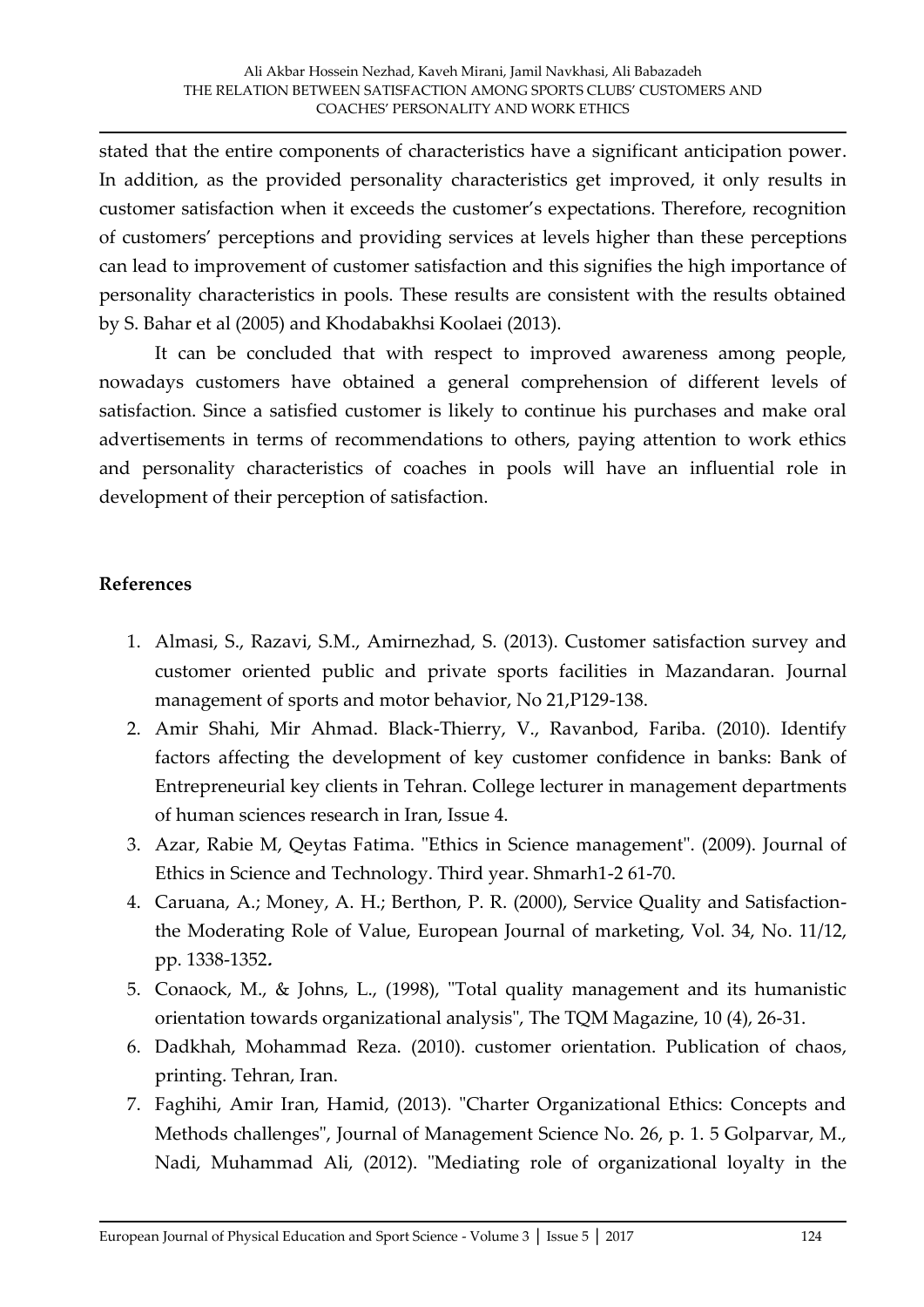relationship between work ethic with deviant behaviors in the workplace". Journal of Ethics in Science Technology, No. 1, pp. 43- 53.

- 8. Gauzente C., Ranchhod A. (2001). Ethical Marketing for Competitive Advantage on the Internet. Academy of Marketing Science Review 10: 1-7.
- 9. Hak Lee, J. et al. (2010)," The influence of service quality on satisfaction and intention: A gender segmentation strategy". Sport Management Review xxx.
- 10. Hamzehpour Kheradmardi, M. (2013). The relation of service quality, consent and loyalty to the customers' future intention in Mazandaran body building clubs, M. A Thesis Shomal University.
- 11. Hansen J. D., Riggle RJ (2009). Ethical salesperson behavior in sales relationships. Journal of Personal Selling & Sales Management 2: 151-166.
- 12. Jalali Farahani, M, Mahmodi, A., Ghahfarokhi, E. Moradi, A.(2012). Compared customer loyalty and private clubs in Tehran,sport management, No 17, P 95-108.
- 13. Khodabakhshi Koolaee Anahita, Sheikh Gholam Reza, Manouchehr T.. (2013). The relationship between personality traits and work - family conflict in district 5 of Tehran teachers. Journal of Occupational and Organizational Consulting. Volume IV / No. 11. pp. 116-130.
- 14. Lee, J-H., Kim, H-D., Ko, Y. J., Sagas, M. (2011). The influence of service quality on satisfaction and intention: A gender segmentation strategy, Sport Management Review 14, 54-63**.**
- 15. Liu, Y-Ch. (2008). An Analysis Service Quality, Customer Satisfaction and Customer Loyalty of Commercial Swim Clubs in Taiwan. A Dissertation Project Submitted to the Faculty of the United States Sports Academy in Partial Fulfillment of the Requirements for the degree of Doctor of Sports Management.
- 16. Mohammad Khani, M, Bilal Amin, Mohammed, Ahmed. (2014). the impact of organizational factors on the level of work ethic among employees of government agencies (the city Khansar), community usage, Issue 2, p. 146.
- 17. Rafienia Hamid, Hamid Ghasemi, Abolfazl Farahani. (2014). the relationship between personality traits professional ethics of teachers of physical education in the city center. Graduate thesis. Ray PNU center.
- 18. Ramezani, N. (2005) ''The study of the effective factors on the customers consent and acceptability in Tehran private body building clubs. ''MA Thesis, Tehran University.
- 19. Roman S (2003). The Impact of Ethical Sales Behaviour on Customer Satisfaction, Trust and Loyalty to the Company: An Empirical Study in the Financial Services Industry. Journal of Marketing Management 19 (9/10): 915–939.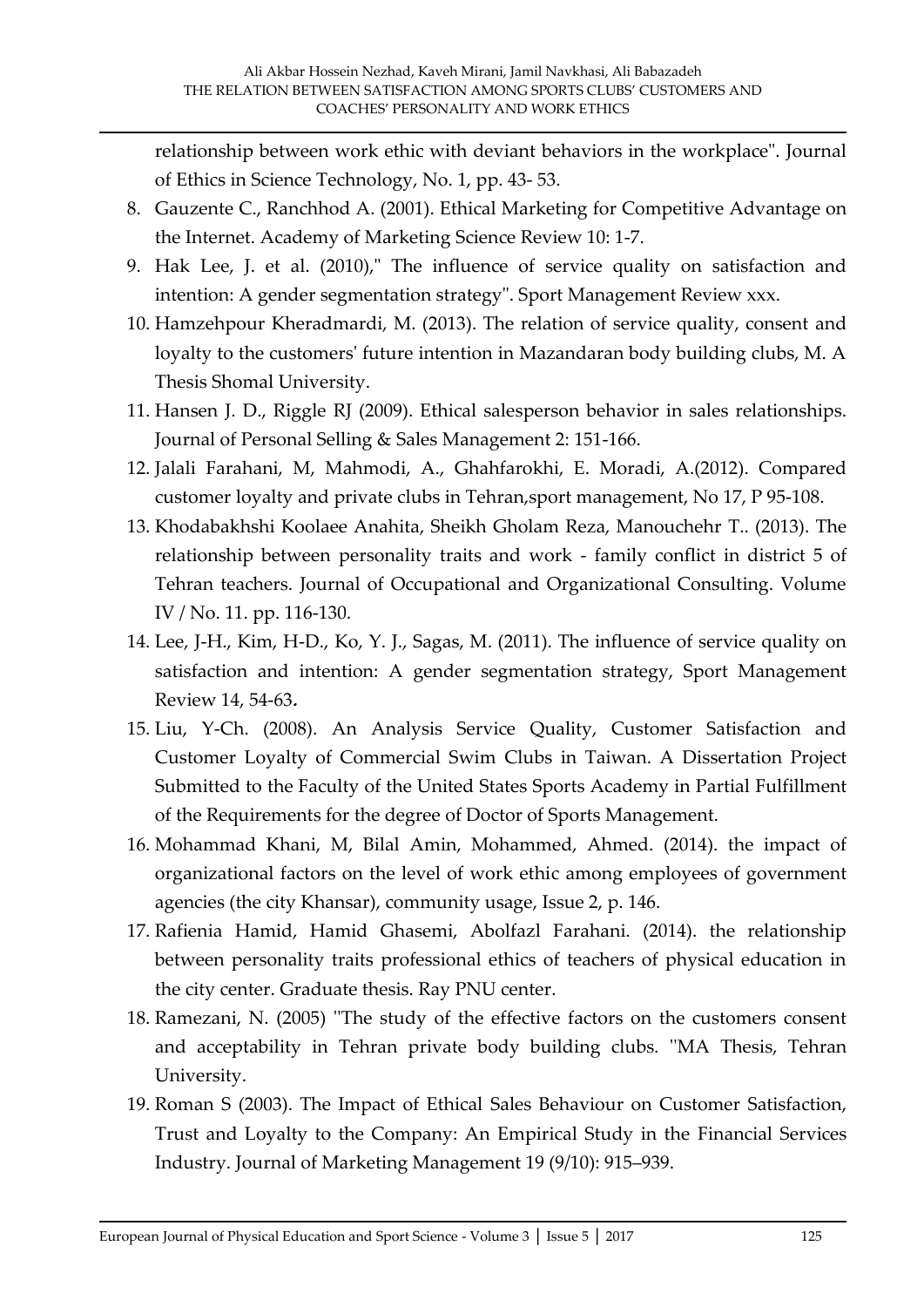- 20. Roman S,. Ruiz S. (2005). **"**Relationship Outcomes of Perceived Ethical Sales Behavior**"**: The Customer's Perspective. Journal of Business Research 58 (4): 439– 445.
- 21. Saatchiyan, v., Hamzehpour Kheradmardi M., Mohamad Alinasab A. Z. (2012) The relation of service quality, consent and loyalty to the customers` future intention in Mazandaran swimming pool, Abstracts for the first National Conference on Physical Education and Sport Science, Islamic Azad University, Ayatollah Amoli. Amol.
- 22. Saeedi R, Emad Hosseini, F. blazing. (2015). its quality of service and customer satisfaction and loyalty clubs in the province of women. A study sports management and motor behavior. Eleventh year (22).
- 23. Schultz, Devon. (1997). Translation of Sayyid Muhammad Yahya personality theories, (2000). Tehran, editing and publishing.
- 24. Seljuk Sanjar, Khenaman Fatima al-Sistani. (2011). "Examined the relationship between work ethic and quality of service in Kerman public organizations". National Conference on challenges of leadership and management in organizations. Islamic Azad University, Science and Research Branch of July 2011.
- 25. Shabani spring Lamrza, Tash Amir Ali Mohammad, stenographer F., B. Javadi Musharraf. (2005). the effectiveness of sport managers' personality traits associated with universities across the country. No. 3. pp. 12-30 exercises first volume of the journal Science.
- 26. Syed Javadein, Reza. Khanlari, Amir, Steer, M. (2011). "The model of assessing the impact of service quality on customer loyalty and sports services". Olympic publication. Eighteenth year. No. 5, pp. 41-54.
- 27. T. Roof, Mehdi Pour-Rahman. (2011). the relationship between personality traits and aggressive football player. Graduate thesis. Shyhd Chamran University.
- 28. Theodorakis, N & Kambitsis, Ch. (2005). **"**Relationship between measure of service qualityand satisfaction of spectators in professional, sports Managing Service Quality**"**, 11(6), 431- 438**.**
- 29. Trawick I. F., Swan J. E., McGee GW, Rink DR (1991). Influence of buyer ethics and salesperson behavior on intention to choose a supplier. Journal of the Academy of Marketing Science 19: 17-23.